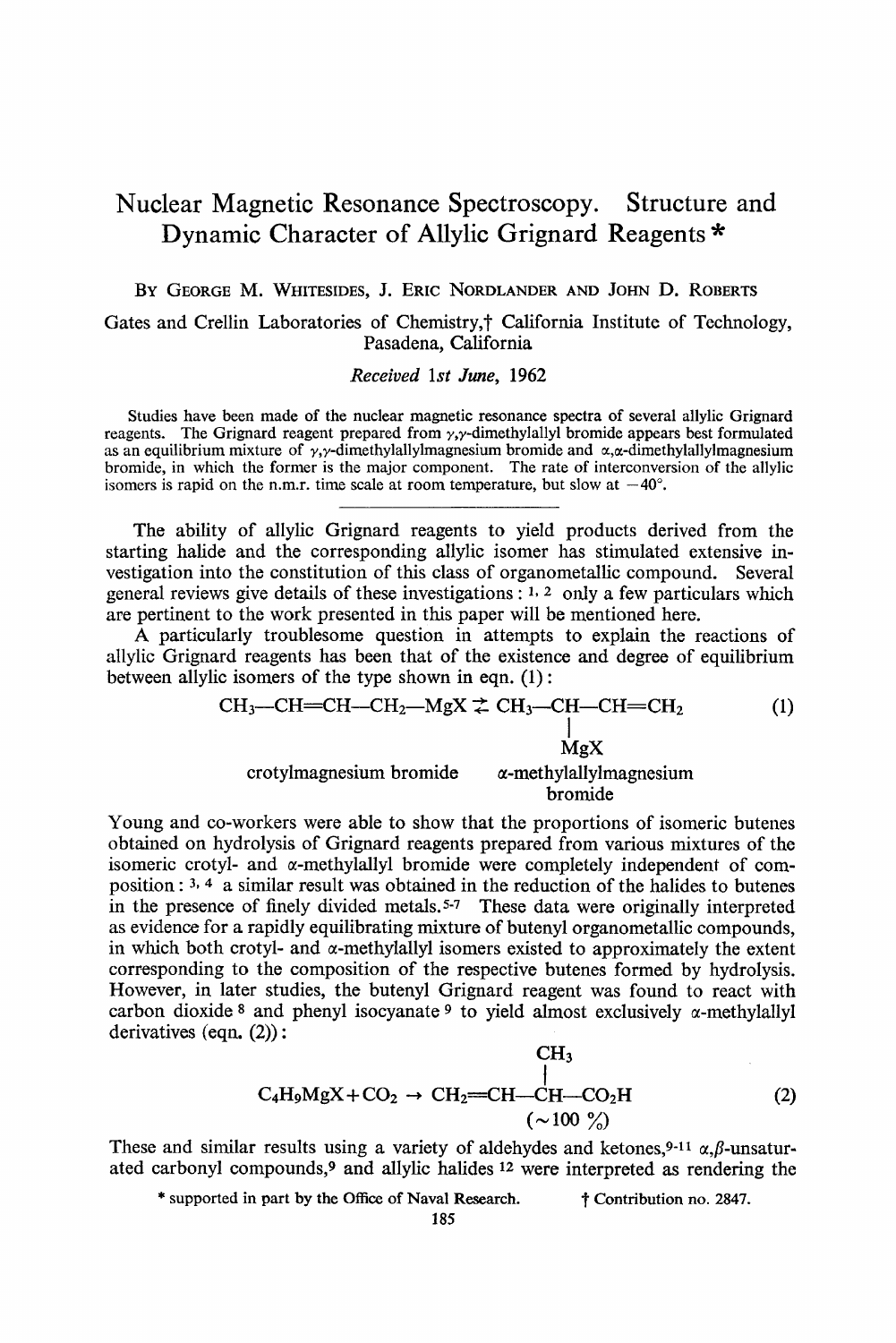hypothesis of a rapidly equilibrating mixture of Grignard isomers less satisfactory than an alternative formulation in which the Grignard reagent is taken to be almost exclusively the crotyl isomer.11. **<sup>33</sup>**

In recent years, the problem of constitution of allylic Grignard reagents has been further complicated by discovery of a remarkable series of allyl-transition metal compounds, whose structures seem well established as  $\pi$ -complexes of the metal with the allyl moiety.<sup>14-16</sup> The possibility that allylic Grignard reagents might be similar complexes of magnesium with the allyl residue had been suggested earlier <sup>11</sup> but offered no special advantage in interpreting the chemical evidence then available.

Despite the large amount of pertinent chemical evidence, the problem of the composition of allylic Grignard reagents could not be considered solved ; indeed, Kharasch 1 has asserted that the problem is incapable of purely chemical solution. The work reported in this paper was initiated in the belief that nuclear magnetic resonance (n.m.r.) spectroscopy offered an especially appropriate, non-destructive physical method with which to investigate the constitution of simple allylic Grignard reagents in solution.

## EXPERIMENTAL

The allylic Grignard reagents were prepared in the cyclic reactor shown in fig. **1** through the reaction of a dilute solution of the corresponding halides in diethyl ether with a column of amalgamated magnesium turnings (prepared by treating the magnesium *in situ* with an equal weight of mercuric bromide dissolved in ether, followed by thorough washing with ether). Amalgamation was found to reduce materially the yield of coupling products formed in the reaction. The magnesium used in these experiments was turned from a bar of very pure resublimed metal ; use of ordinary magnesium invariably gave samples whose n.m.r. spectra appeared to be broadened by paramagnetic impurities.

The preparations normally were carried out with **0.01** mole of halide. The rotary selector of the cyclic reactor was initially positioned away from the flask with the sinteredglass disc. After **0.01** *5* g atom of magnesium had been amalgamated, activated with ethylene dibromide, $17$  and washed with ether, the flask containing the washings was replaced with a flask containing fresh ether, and the ether heated to reflux. The allylic bromide was then added slowly to the stream of condensing ether, and the top pieces of magnesium were punctured with the tungsten needle to initiate reaction. After an initial induction period, a vigorous reaction occurred ; when this had subsided, the flow from the column was directed into the second terminal flask. The reaction was allowed to proceed at such a rate that slight ebullition was always apparent in the column. When the addition was complete, the solution in the terminal flask was filtered through the sintered-glass frit and concentrated in a stream of dry nitrogen in the round-bottomed flask equipped with n.m.r. tubes as sidearms. The concentrated solution was decanted into the n.m.r. tubes; these were broken off, charged with tetramethylsilane, sealed, and centrifuged to remove suspended solids.

With this apparatus, it was possible to prepare ally magnesium bromide  $*$  and butenylmagnesium bromide essentially free of coupling products. It proved impossible to prepare **y,y-dimethylallylmagnesium** bromide by this method without serious contamination by coupling products ; however, the coupling products could be removed from saturated ethereal solutions of this Grignard reagent by extraction of the solution three times with an equal volume of dry iso-octane (or similar saturated aliphatic hydrocarbon). These extractions were conveniently carried out directly in the n.m.r. tube. After addition of the iso-octane, the tube was stoppered and shaken vigorously. The layers were separated by centrifugation, and the upper (iso-octane) layer removed with a dropper. After the final extraction, the thick residue was diluted with approximately **four** times its volume of fresh ether, mixed, and centrifuged.

\* **In this paper, the solvated organometallic compound prepared from allyl bromide and magnesium in ether will be called allylmagnesium bromide, although investigations into the constitution**  of Grignard reagents indicate that this representation is at best incomplete.<sup>18, 19</sup>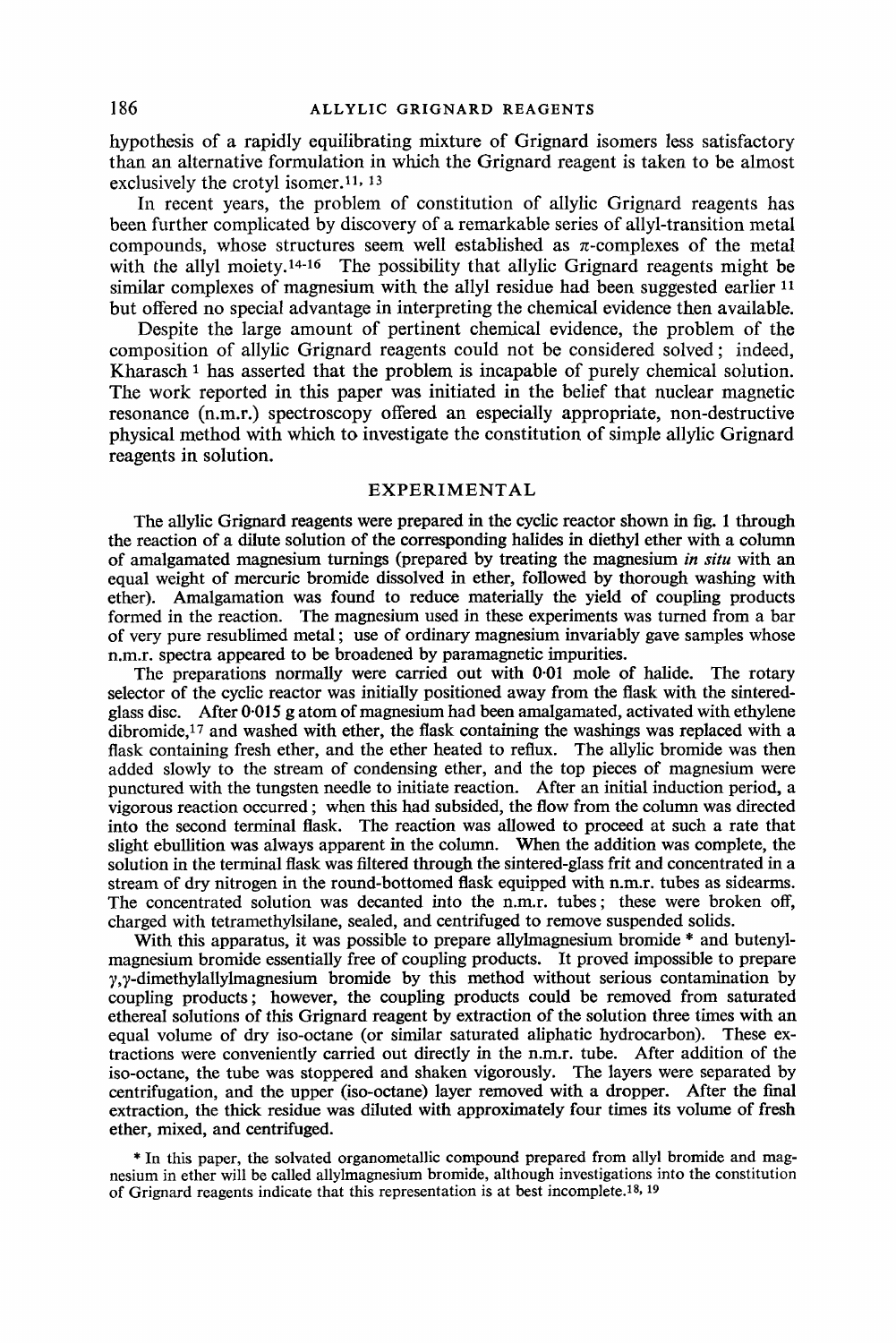N.m.r. spectra were taken using solutions approximately 10  $\%$  Grignard reagent; spectra of more concentrated solutions displayed pronounced viscous broadening, particularly at low temperatures. The Grignard reagents appeared to be indefinitely stable; on standing a slow deposition of crystals (presumably magnesium bromide) frequently occurred in the sample tubes, but the spectra did not change.

Spectra were taken at *60* Mc/sec on **a** Varian model **V-4300B** spectrometer equipped with a Superstabilizer. Chemical shifts were measured by standard audio sideband techniques **20**  using a Hewlett-Packard Model **200AB** audio oscillator and Model 521 **C** frequency counter. The low-temperature apparatus has been described previously **;21** temperatures in the probe were measured using a calibrated copper-constantan thermocouple together with a Leeds and Northrup precision potentiometer.





FIG. 1.-Cyclic reactor and accessory apparatus used in the preparation of the allylic Grignard reagents.

**FIG.** 2.-Nuclear magnetic resonance spectra of allylmagnesium bromide (top) butenylmagnesium bromide (middle) and  $\gamma$ ,  $\gamma$ -dimethylalIylmagnesium bromide (bottom) in diethyl ether at 33° and 60 Mc/sec. The intense quartet and triplet in each spectrum are the resonances of the diethyl ether  $CH_2$ <br>and  $CH_3$ . The complex of lines at  $-55$  c/sec in the bottom spectrum is due to iso-octane. Chemical shifts are in c/sec from tetramethylsilane  $(0 \text{ Mc/sec})$  as external  $(top)$  or internal (middle and bottom) standard.

## $DISCUSSION$

Allylmagnesiiim bromide shows an **AX4-type 21** n.m.r. spectrum **22 (fig.** 2) ; that is, the four  $\alpha$  and  $\gamma$  protons are magnetically equivalent with respect to the  $\beta$  proton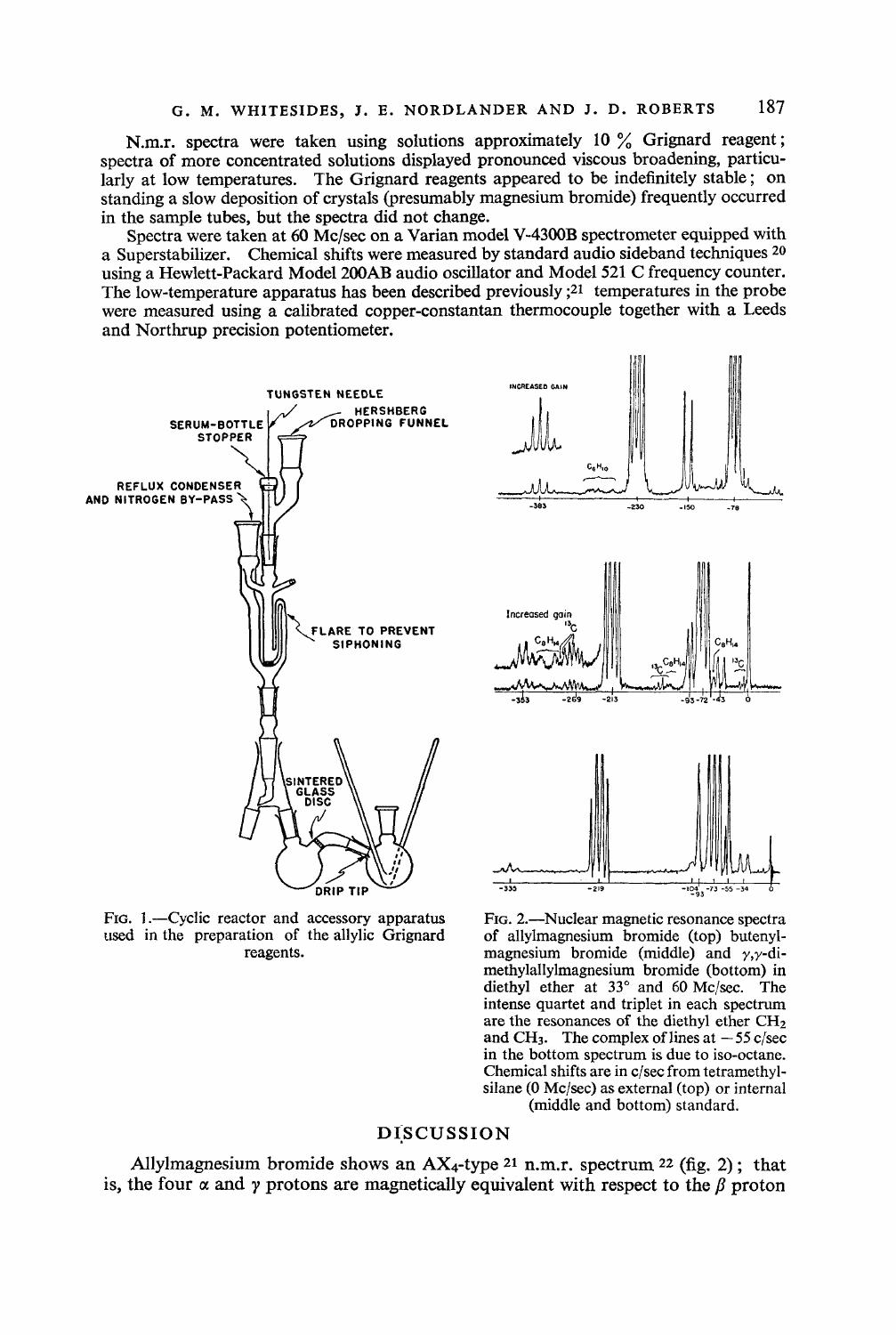and coupled to it with  $J = 12$  c/sec. This spectrum can be accounted for by postulating that the Grignard reagent is either a rapidly equilibrating  $(t_1 \ll 0.001 \text{ sec})$ mixture of classical structures **(I)** or a bridged structure with magnetically equivalent protons (II). The same interpretation is required for  $\beta$ -methylallylmagnesium bromide whose spectrum shows a methyl group and only one other kind of proton.



The n.m.r. spectrum of butenylmagnesium bromide (fig. 2) shows the spinsplitting and pattern of chemical shifts consistent with crotylmagnesium bromide. This spectrum indicates either: that the substance exists exclusively **as** crotylmagnesium bromide or that the position of equilibrium of a rapidly equilibrating mixture of isomers must be so far toward the primary isomer that the average spectrum is essentially that of the primary isomer. In this regard, it is interesting that no changes of more than 1 c/sec occur in the proton chemical shifts of the butenyl Grignard reagent over a temperature range of 50°. On the basis of reasonable assignments for the chemical shifts of the protons of  $\alpha$ -methylallylmagnesium bromide, this means either that  $\Delta H$  is virtually zero for the equilibrium between the tautomers or that the primary form is present to the extent of 99  $\%$  or more. Neither magnesium bromide nor the solvent appears to play any important specific role in these systems because the same kind **of** behaviour is noted for solutions of both diallylmagnesium and dicrotylmagnesium in dioxane.

It is particularly interesting that the proton spectrum **24** of an ethereal solution of the Grignard reagent from  $\gamma$ ,  $\gamma$ -dimethylallyl bromide is, with one exception, just what would be expected for  $\gamma$ ,  $\gamma$ -dimethylallylmagnesium bromide (III)-a triplet in the vinyl proton region, a high field doublet, and a sharp singlet at slightly lower field than the methyl quartet of the solvent; these resonances can be assigned respectively to the single  $\beta$  proton, the two  $\alpha$  protons and the six methyl protons of  $\gamma$ , *y*-dimethylallylmagnesium bromide. The exception is that at room temperature, there is but a single methyl resonance (fig. 2). This despite the fact that the methyl groups are expected to have at least slightly different chemical shifts as



befits their geometrical relationships (cis and trans) to the vinyl hydrogen. However, unlike allylmagnesium bromide and butenylmagnesium bromide, $25$  whose spectra are independent of temperature from  $+33^{\circ}$  to  $-80^{\circ}$ , the methyl proton spectrum of  $\gamma$ , *y*-dimethylallylmagnesium bromide in diethyl ether possesses a revealing temperature dependence. Thus on lowering the temperature, the methyl proton resonance broadens and then splits symmetrically into two equal components. Neither the high field doublet nor the vinyl triplet change their form or position.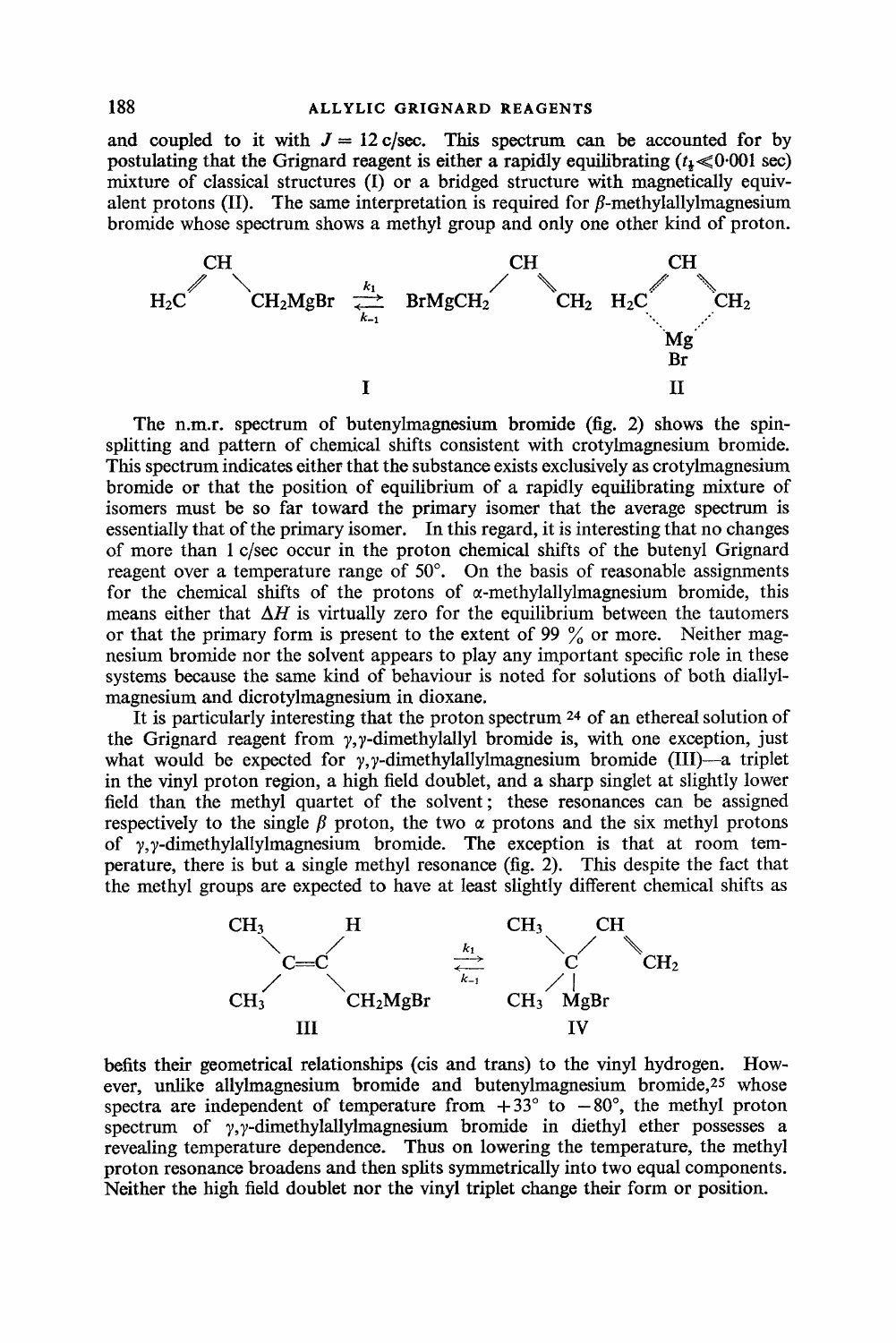This temperature dependence appears to exclude a symmetrical structure **an**alogous to **(11)** for this Grignard reagent. The methyl groups in such a structure would be static; a change in temperature would be expected to leave the spectrum unaffected. Hence, we believe that  $\gamma$ ,  $\gamma$ -dimethylally lmagnesium bromide is best considered to be a rapidly equilibrating mixture **of** primary and tertiary isomers **[(III)** and **(IV)].** The equivalence of the methyl groups at room temperature is seen to be due to the incursion of **(IV),** in which there is more or less free rotation about the central *C-C* bond. **As** with the butenyl Grignard reagent, the temperature independence of the chemical shift of the methylene protons of this Grignard



**allylmagnesium** bromide **in diethyl ether.**  FIG. 3.—Plot of  $1/\tau \delta \omega$  as a function of  $1/T$  for the methyl proton resonances of  $\gamma$ ,  $\gamma$ -dimethyl-

reagent is of particular significance. Since interconversion between allylic isomers is rapid, the chemical shift of these protons is an average of the chemical shifts of the methylene protons of the primary and tertiary isomers, weighted according to their relative concentrations.<sup>26</sup> If appreciable amounts (greater than 1  $\%$ ) of the less stable tertiary isomer exists in equilibrium with the primary, a decrease in temperature would be expected to shift the methylene resonance to higher fields, corresponding to an increase in the more stable isomer. No temperature dependence was observed ; hence this Crignard reagent, like butenylmagnesium bromide, must exist almost entirely as the primary isomer.

A plot (fig. 3) of  $\log_{10} (1/\tau \delta \omega)$  against  $1/T^{27}$  yields  $\Delta H^+ = 7 \pm 3$  kcal/mole and  $A^* = 10^{3}$ -10<sup>4</sup> sec<sup>-1</sup> for the process leading to interchange of the cis- and transmethyl groups of  $\gamma$ ,  $\gamma$ -dimethylallyl-magnesium bromide. Here,  $\tau = 1/k_1 + k_{-1}$ , and  $\delta\omega$  is the separation between the components of the methyl proton resonance, corrected for overlap.

The position of equilibria between primary and secondary or between primary and tertiary isomers of allylic Grignard reagents is expected to favour strongly the primary forms on three counts. First, a double bond on the end of a chain is less stable by 2-3 kcal than one in the centre of a chain. Secondly, the inductive effects of alkyl groups are such to create a more favourable environment for attachment of magnesium on primary carbons than on secondary or tertiary carbons. Thirdly,